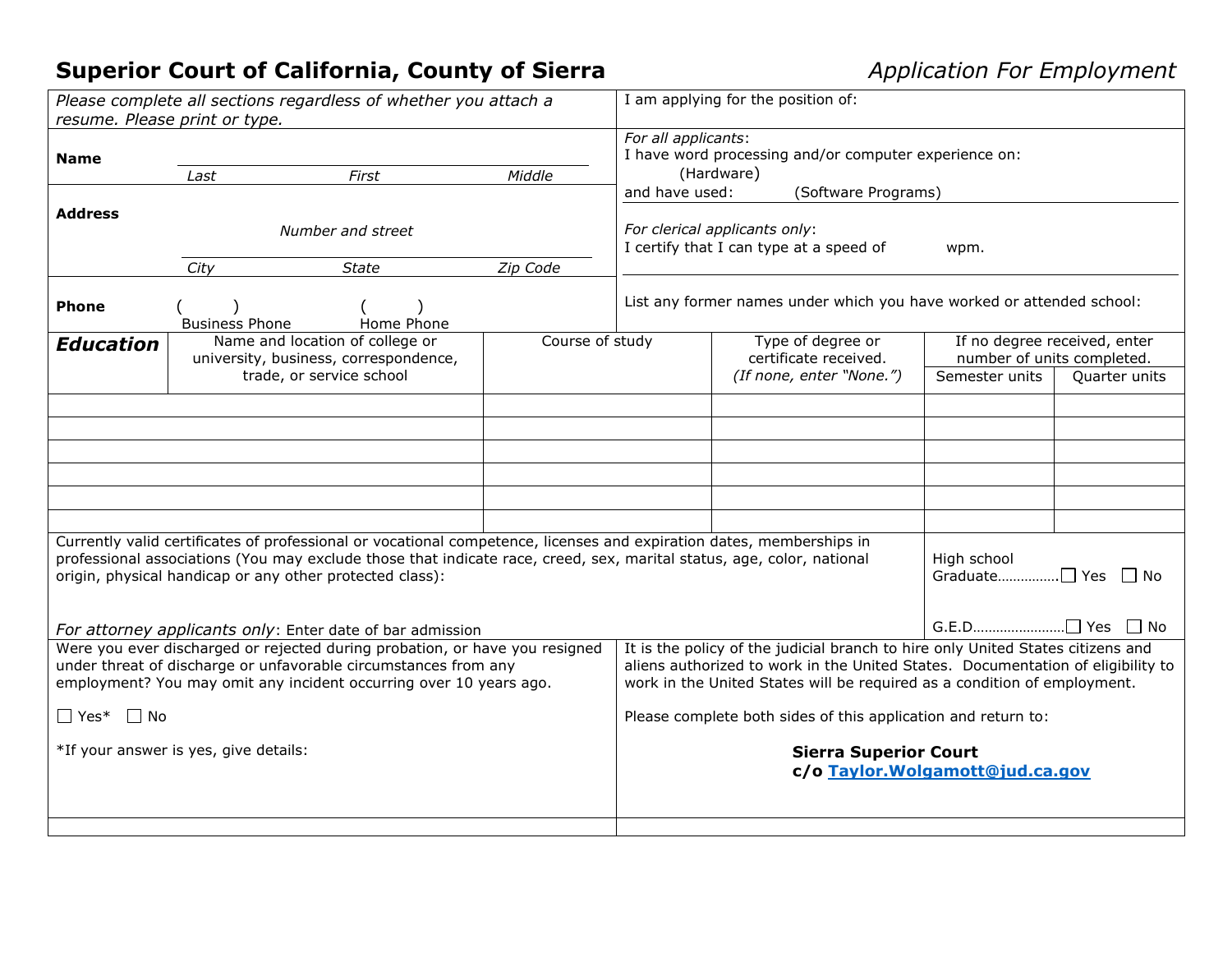| <b>Experience</b>                                                                                                                                                                                                                                  | Please complete all sections regardless of whether you attach a resume. Begin with your most recent experience. List all<br>experience in the last 10 years, including U.S. military service. Give details on the work experience that you believe meets the minimum<br>qualifications for this potion. If necessary, go back more than 10 years to demonstrate your qualifications. For each job worked, show<br>actual time (number of hours per day or per week) spent in such experience. Also, list any volunteer experience that you believe helps you<br>meet the minimum qualifications of the position for which you are applying. |                                                                                                                    |                              |  |  |  |  |
|----------------------------------------------------------------------------------------------------------------------------------------------------------------------------------------------------------------------------------------------------|---------------------------------------------------------------------------------------------------------------------------------------------------------------------------------------------------------------------------------------------------------------------------------------------------------------------------------------------------------------------------------------------------------------------------------------------------------------------------------------------------------------------------------------------------------------------------------------------------------------------------------------------|--------------------------------------------------------------------------------------------------------------------|------------------------------|--|--|--|--|
| <b>Period of employment</b>                                                                                                                                                                                                                        |                                                                                                                                                                                                                                                                                                                                                                                                                                                                                                                                                                                                                                             | Job classification and most important duties performed                                                             | Name and address of employer |  |  |  |  |
| From To                                                                                                                                                                                                                                            |                                                                                                                                                                                                                                                                                                                                                                                                                                                                                                                                                                                                                                             | Job title:                                                                                                         |                              |  |  |  |  |
|                                                                                                                                                                                                                                                    |                                                                                                                                                                                                                                                                                                                                                                                                                                                                                                                                                                                                                                             | Salary:                                                                                                            |                              |  |  |  |  |
| Total: years ______ months                                                                                                                                                                                                                         |                                                                                                                                                                                                                                                                                                                                                                                                                                                                                                                                                                                                                                             | Duties:                                                                                                            | Supervisor's name: ______    |  |  |  |  |
|                                                                                                                                                                                                                                                    |                                                                                                                                                                                                                                                                                                                                                                                                                                                                                                                                                                                                                                             | No. of employees supervised:                                                                                       | and phone: 1997              |  |  |  |  |
|                                                                                                                                                                                                                                                    |                                                                                                                                                                                                                                                                                                                                                                                                                                                                                                                                                                                                                                             |                                                                                                                    |                              |  |  |  |  |
| From                                                                                                                                                                                                                                               |                                                                                                                                                                                                                                                                                                                                                                                                                                                                                                                                                                                                                                             | Job title:                                                                                                         |                              |  |  |  |  |
|                                                                                                                                                                                                                                                    |                                                                                                                                                                                                                                                                                                                                                                                                                                                                                                                                                                                                                                             | Salary:                                                                                                            |                              |  |  |  |  |
| Total: ________ years _______ months                                                                                                                                                                                                               |                                                                                                                                                                                                                                                                                                                                                                                                                                                                                                                                                                                                                                             | Duties:______                                                                                                      | Supervisor's name: ______    |  |  |  |  |
|                                                                                                                                                                                                                                                    |                                                                                                                                                                                                                                                                                                                                                                                                                                                                                                                                                                                                                                             | No. of employees supervised:                                                                                       | and phone: 1.12              |  |  |  |  |
|                                                                                                                                                                                                                                                    |                                                                                                                                                                                                                                                                                                                                                                                                                                                                                                                                                                                                                                             | Reason for leaving:<br><u> </u>                                                                                    |                              |  |  |  |  |
| From<br><b>To</b>                                                                                                                                                                                                                                  |                                                                                                                                                                                                                                                                                                                                                                                                                                                                                                                                                                                                                                             | Job title:                                                                                                         |                              |  |  |  |  |
| $\frac{1}{\sqrt{2\pi}}$ $\frac{1}{\sqrt{2\pi}}$                                                                                                                                                                                                    |                                                                                                                                                                                                                                                                                                                                                                                                                                                                                                                                                                                                                                             | Salary:                                                                                                            |                              |  |  |  |  |
| Total: _______ years _______ months                                                                                                                                                                                                                |                                                                                                                                                                                                                                                                                                                                                                                                                                                                                                                                                                                                                                             | Duties:                                                                                                            | Supervisor's name: ______    |  |  |  |  |
|                                                                                                                                                                                                                                                    |                                                                                                                                                                                                                                                                                                                                                                                                                                                                                                                                                                                                                                             | No. of employees supervised:                                                                                       | and phone: 1997              |  |  |  |  |
|                                                                                                                                                                                                                                                    |                                                                                                                                                                                                                                                                                                                                                                                                                                                                                                                                                                                                                                             |                                                                                                                    |                              |  |  |  |  |
| $\begin{array}{c c c} \mathsf{From} & \mathsf{To} & \mathsf{---} \\ \hline \hspace{.2cm} \begin{array}{c} \begin{array}{c} \text{From} \\ \text{From} \end{array} & \begin{array}{c} \text{To} \\ \text{From} \end{array} \end{array} \end{array}$ |                                                                                                                                                                                                                                                                                                                                                                                                                                                                                                                                                                                                                                             | Job title:                                                                                                         |                              |  |  |  |  |
|                                                                                                                                                                                                                                                    |                                                                                                                                                                                                                                                                                                                                                                                                                                                                                                                                                                                                                                             | Salary:                                                                                                            |                              |  |  |  |  |
| Total: _______ years _______ months                                                                                                                                                                                                                |                                                                                                                                                                                                                                                                                                                                                                                                                                                                                                                                                                                                                                             | Duties:                                                                                                            | Supervisor's name: ______    |  |  |  |  |
|                                                                                                                                                                                                                                                    |                                                                                                                                                                                                                                                                                                                                                                                                                                                                                                                                                                                                                                             | No. of employees supervised:                                                                                       | and phone: 1997              |  |  |  |  |
|                                                                                                                                                                                                                                                    |                                                                                                                                                                                                                                                                                                                                                                                                                                                                                                                                                                                                                                             | Reason for leaving: 1997                                                                                           |                              |  |  |  |  |
| From To                                                                                                                                                                                                                                            |                                                                                                                                                                                                                                                                                                                                                                                                                                                                                                                                                                                                                                             | Job title:                                                                                                         |                              |  |  |  |  |
| $\frac{1}{\sqrt{2\pi}}$ $\frac{1}{\sqrt{2\pi}}$                                                                                                                                                                                                    |                                                                                                                                                                                                                                                                                                                                                                                                                                                                                                                                                                                                                                             | Salary:                                                                                                            |                              |  |  |  |  |
| Total: _______ years _______ months                                                                                                                                                                                                                |                                                                                                                                                                                                                                                                                                                                                                                                                                                                                                                                                                                                                                             | Duties:______                                                                                                      | Supervisor's name: ______    |  |  |  |  |
|                                                                                                                                                                                                                                                    |                                                                                                                                                                                                                                                                                                                                                                                                                                                                                                                                                                                                                                             | No. of employees supervised:                                                                                       | and phone: 1997              |  |  |  |  |
|                                                                                                                                                                                                                                                    |                                                                                                                                                                                                                                                                                                                                                                                                                                                                                                                                                                                                                                             | Reason for leaving:                                                                                                |                              |  |  |  |  |
|                                                                                                                                                                                                                                                    |                                                                                                                                                                                                                                                                                                                                                                                                                                                                                                                                                                                                                                             | Read carefully before signing: I certify that all statements made in this application are true and accurate to the |                              |  |  |  |  |
| <b>Certification by</b>                                                                                                                                                                                                                            |                                                                                                                                                                                                                                                                                                                                                                                                                                                                                                                                                                                                                                             | best of my knowledge. I agree and understand that my misstatements made in this application and my attachments,    |                              |  |  |  |  |
| or commission of material fact, may result in termination of my potential or actual employment with the Superior<br><b>Applicant</b>                                                                                                               |                                                                                                                                                                                                                                                                                                                                                                                                                                                                                                                                                                                                                                             |                                                                                                                    |                              |  |  |  |  |
|                                                                                                                                                                                                                                                    | Court of California, County of Sierra. I also understand that if I do not have the minimum qualifications for this                                                                                                                                                                                                                                                                                                                                                                                                                                                                                                                          |                                                                                                                    |                              |  |  |  |  |
|                                                                                                                                                                                                                                                    | position, I will be removed from the position when this fact is determined. Unless otherwise noted, I authorize the<br>investigation of all statements given in this application, including contacting employers.                                                                                                                                                                                                                                                                                                                                                                                                                           |                                                                                                                    |                              |  |  |  |  |
|                                                                                                                                                                                                                                                    |                                                                                                                                                                                                                                                                                                                                                                                                                                                                                                                                                                                                                                             |                                                                                                                    |                              |  |  |  |  |
|                                                                                                                                                                                                                                                    |                                                                                                                                                                                                                                                                                                                                                                                                                                                                                                                                                                                                                                             |                                                                                                                    |                              |  |  |  |  |
|                                                                                                                                                                                                                                                    |                                                                                                                                                                                                                                                                                                                                                                                                                                                                                                                                                                                                                                             |                                                                                                                    | Date: 1988                   |  |  |  |  |
|                                                                                                                                                                                                                                                    |                                                                                                                                                                                                                                                                                                                                                                                                                                                                                                                                                                                                                                             |                                                                                                                    |                              |  |  |  |  |